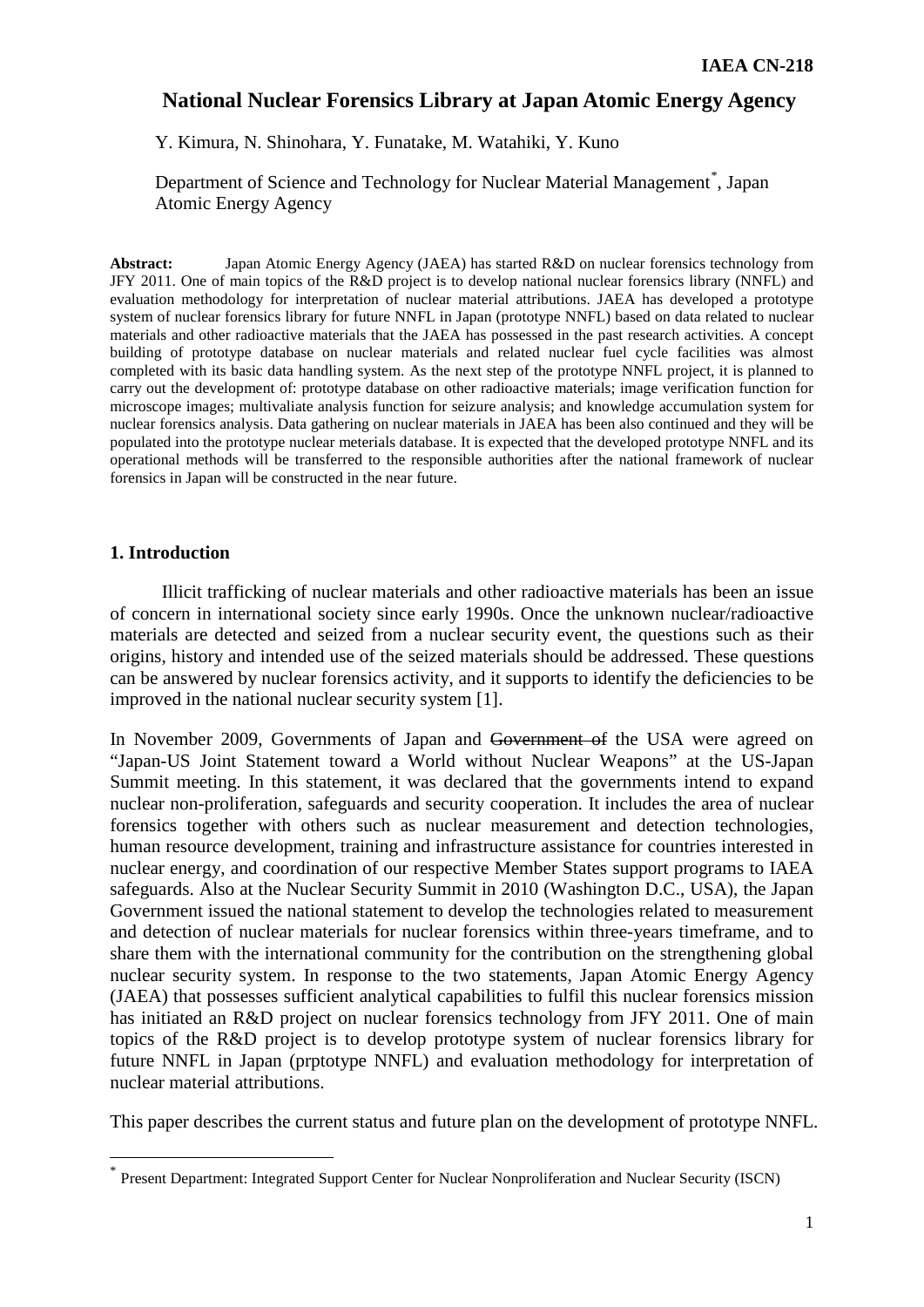### **2. General Concept of NNFL and NNFL Development at JAEA**

A nuclear forensics library is an organized collection of data and information about nuclear and other radioactive materials produced, used, or stored within a country [2]. The purpose of nuclear forensics activities is to identify the origin, history and intended uses of nuclear and other radioactive materials found and seized from outside of regulatory control. In this context, a nuclear forensics library enables to compare the seized materials with characteristics of known materials to provide information about a material's origin and history. Therefore, a nuclear forensics library is one of the most important elements in the nuclear forensics activities as a whole (**FIG.I**).



*FIG. I. National nuclear forensics library and nuclear forensics activity*

Recently, the development of nuclear forensics library has been carried out in some countries and the concept of national nuclear forensics library (NNFL) with point-of-contact (POC) is the most popular in current international society [3]. The prototype NNFL project at JAEA also follows this concept. JAEA has continued to develop a prototype system of NNFL based on data related to nuclear materials and other radioactive materials that JAEA has possessed in the past research activities. This is because JAEA is a nuclear research institute and cannot have access to data of all target materials in Japan. It is expected that the prototype system and the knowledge obtained from the development project will be transferred to the future responsible authority after the national nuclear security regime and national response plan in Japan will be established in the future.

### **3. Current Status and Future Prospects of the prototype NNFL Development at JAEA**

#### **3.1 Concrete Concept of an NNFL**

The development of the prototype NNFL at JAEA was initiated from crystalizing its general concept of nuclear forensics library by regarding it as a "library". A library is generally defined as a facility or an organization which collects sources of information and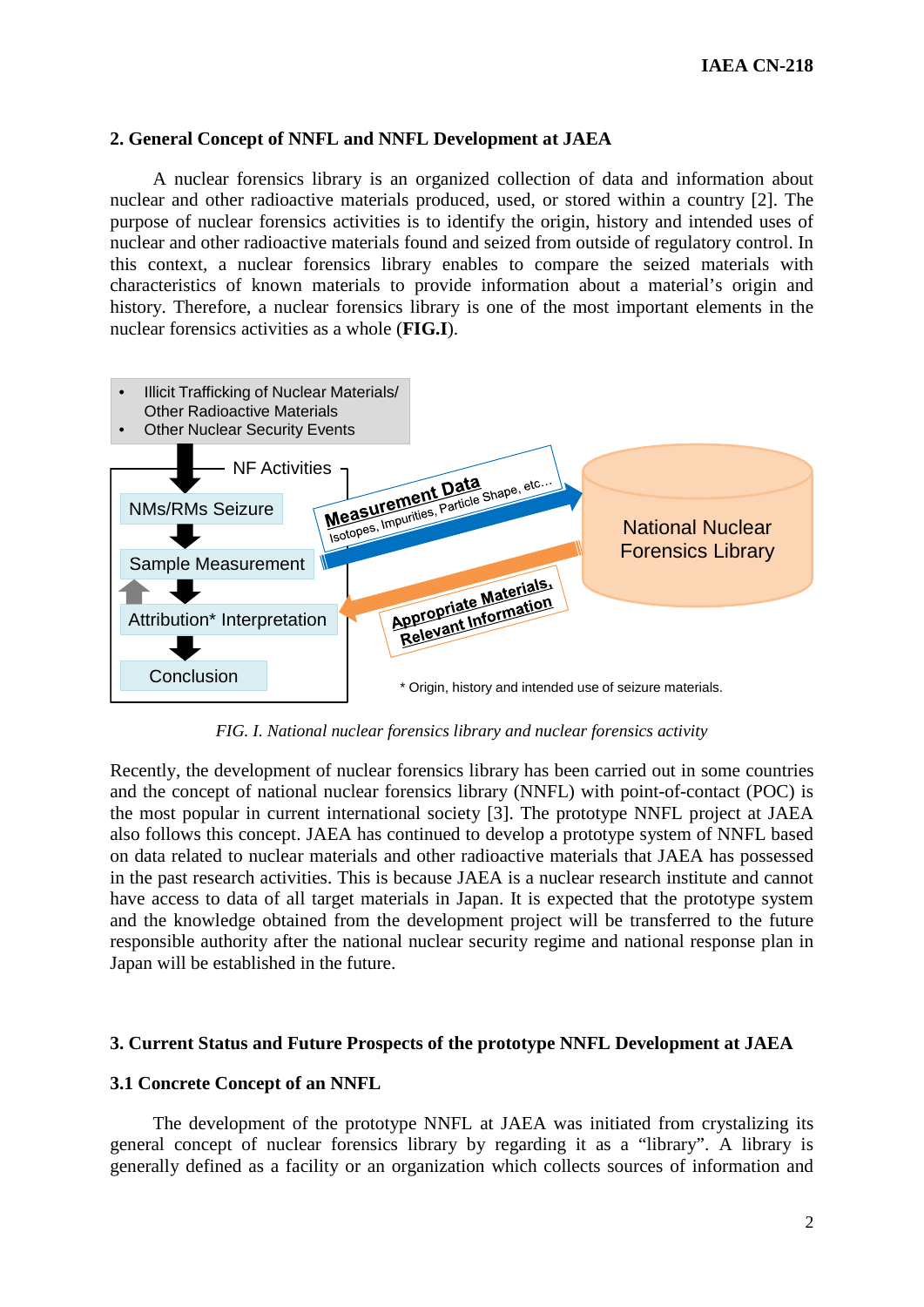provides accesses to them. In the same manner, a nuclear forensics library can be defined as a system which collects and enables to refer data on nuclear materials and other radioactive materials, and the most basic function of a national nuclear forensics can be isolated as "database" and "data query". The database is an organized collection of data, and it's corresponding to an organized assembly of bookshelf in a library. The structure of database is to be designed according to its objectives and kinds of collected data. The data query function is corresponding to, for instance, book information terminal or librarian in a library. It is to be designed according to the structure of database appropriately so that an user can obtain necessary information from database rapidly and accurately. According to the crystalizing study on the concept of nuclear forensics library, JAEA has addressed the development of nuclear material database and its basic data query functions for the database in the prototype NNFL as the initial step of the project from 2011 JFY.

### **3.2 Nuclear Material Database and Basic Data Query**

The data items included in the database on nuclear material database, which is utilized to identify the origin, history and intended use of seized materials in nuclear forensics, were studied based on three points of view: requirement of nuclear forensics library; "signatures" for nuclear forensics analysis; and available data sources.

**TABLE 1** shows the requirements of nuclear forensics library and required information related to nuclear materials which is to meet the requirements. The most important requirement of a nuclear forensics library (or nuclear forensics activities) is to identify the seized materials and its origin, history and intended uses. To achieve it, it is required to make all existing nuclear materials in a country into a "catalogue". It is important to accumulate information like significant characteristics to identify each material and process/usage record to identify the origin and history. Another important requirement is the accumulation and interpretation for the measurement results of nuclear materials. Sample information, measurement data of many kinds of nuclear forensics analysis and the analytical results based on the measurement data were also important information to be accumulated in a nuclear forensics library.

The second view point on the data item study is "signatures" for nuclear forensics analysis. In nuclear forensics, various kinds of analysis will be made for one seized materials to find out its identity, and the discriminative characteristics of the material is usually called as signature. The discriminative characteristics of nuclear materials in a country can be made clearly by determination of nuclear fuel cycle processes and their product materials [4]. JAEA has various facilities which can cover almost all stages of a nuclear fuel cycle, and it was found that the discriminative characteristics of nuclear materials in each stage can be categorized into 6 classes;

- Physical (e.g. density, colour, transparency and brashness),
- Chemical (e.g. chemical form, major element and chemical homogeneity),
- Impurities,
- Isotope compositions,
- Microstructure (e.g. particle shape, size and crystal structure), and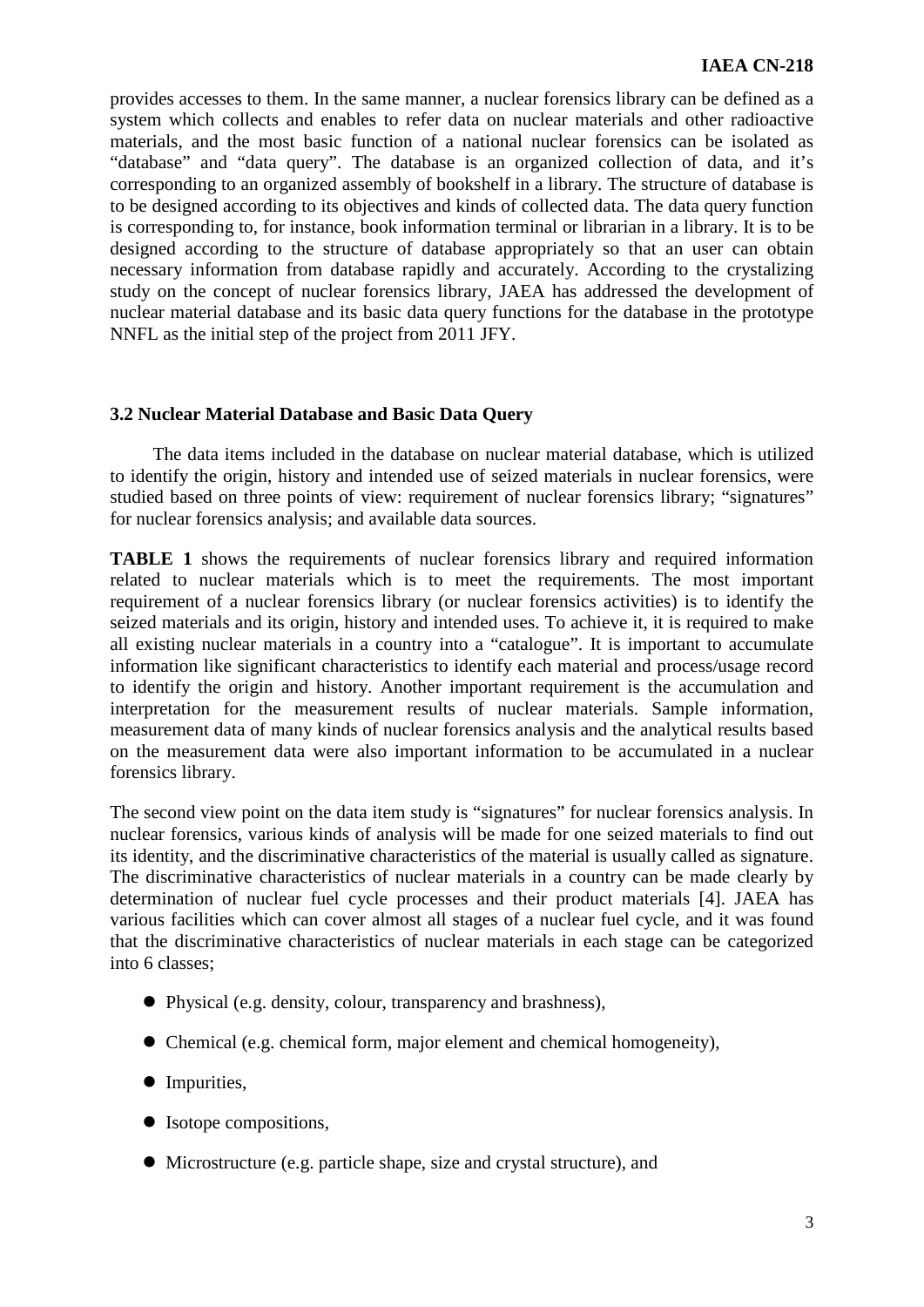Others (e.g. container and serial No.).

| <b>Requirements</b>                                             | <b>Necessary Data Types</b>                                                                                                                                                                                                                                                                                       | <b>Necessary System</b><br><b>Functions</b>                                                                                                  |  |
|-----------------------------------------------------------------|-------------------------------------------------------------------------------------------------------------------------------------------------------------------------------------------------------------------------------------------------------------------------------------------------------------------|----------------------------------------------------------------------------------------------------------------------------------------------|--|
| Collection of<br>Information on<br>NM <sub>s</sub>              | General Information<br>$\bullet$<br>(Facility, Process, Process Duration,<br>Intended Use, History, Shape etc)<br>Material Data<br>$\bullet$<br>(Elemental, Isotopic, Chemical, Physical,<br>Microscopic etc)                                                                                                     | Data Entry, Search,<br>٠<br>Update                                                                                                           |  |
| Interpretation and<br>Accumulation of<br>NF Measurement<br>Data | Sample General Information<br>$\bullet$<br>(Archive, Collected Situation,<br>Transportation etc)<br><b>Measurement Data</b><br>٠<br>(Sample Shape, Chemical, Physical,<br>Elemental, Isotopic, Microscopic,<br>Radiation, Analyst, Uncertainty etc)<br><b>Burnup Analysis Data</b><br>٠<br>Age Determination Data | Analysis Data Entry,<br>٠<br>Search, Update<br>Graphing<br>٠<br>Age Calculation by<br>٠<br>Analysis Data<br><b>Statistical Analysis</b><br>٠ |  |

# TABLE I: REQUIREMENTS OF NUCLEAR FORENSICS LIBRARY

**TABLE II** shows the example of discriminative characteristics in the stage of uranium fuel fabrication process. A seized material will be analysed and identified by one or some of these characteristics in nuclear forensics analysis.

### TABLE II: DISCRIMINATIVE CHARACTERISTICS IN URANIUM FUEL FABRICATION

| <b>Process</b>                  |             | <b>Uranium Fuel Fabrication</b>                                   |  |  |
|---------------------------------|-------------|-------------------------------------------------------------------|--|--|
| <b>Target Materials</b>         |             | $UO2$ Powder, Pellet, Cladding                                    |  |  |
| Key Material<br>Characteristics |             | Dimension, Density, Radioactivity, Reflected Color,               |  |  |
|                                 | Physical    | Transmitted Color, Absorbance, Cladding, O/M, Porosity,           |  |  |
|                                 |             | Mechanical Properties, Corrosion                                  |  |  |
|                                 | Chemical    | Chemical Form/Compound, Homogeneity, Inclusions (Organic          |  |  |
|                                 |             | Substance), Water Amount                                          |  |  |
|                                 | Impurities  | U [Gd $(Gd_2O_3)$ , F, Al, Ba, Bl, Ca, Ce, Cr, Fe, K, La, Mg, Mn, |  |  |
|                                 |             | Mo, Na, Nb, Nd, Ni, P, Pb, Pr, Sr, Th, Tl, W, Y, Yb, Ru, Zn, Zr,  |  |  |
|                                 |             | Dy, Dr, Hf, Ho, La, Tb, B, U                                      |  |  |
|                                 |             | Cladding [Sn, Fe, Cr, Ni, Fe+Cr, Fe+Cr+Ni, O, Al, B, Ca, Cd,      |  |  |
|                                 |             | C, Co, Cu, Hf, H, Mg, Mn, Mo, Ni, Nb, N, Si, Ti, W, U]            |  |  |
|                                 | Isotopic    | U-234/U-235/(U-236)/U-238, U-234/Th-230,                          |  |  |
|                                 |             | U-235/Pa-231, (U-236/Th-232), O-16/O-18                           |  |  |
|                                 | Microscopic | Powder Av., Max., Min. Sizes, Powder Shape Homogeneity,           |  |  |
|                                 |             | Powder Aspect Ratio, Surface Roughness, Weld                      |  |  |
|                                 | Others      | Container, Model No., Serial No., He Pressure (Rod)               |  |  |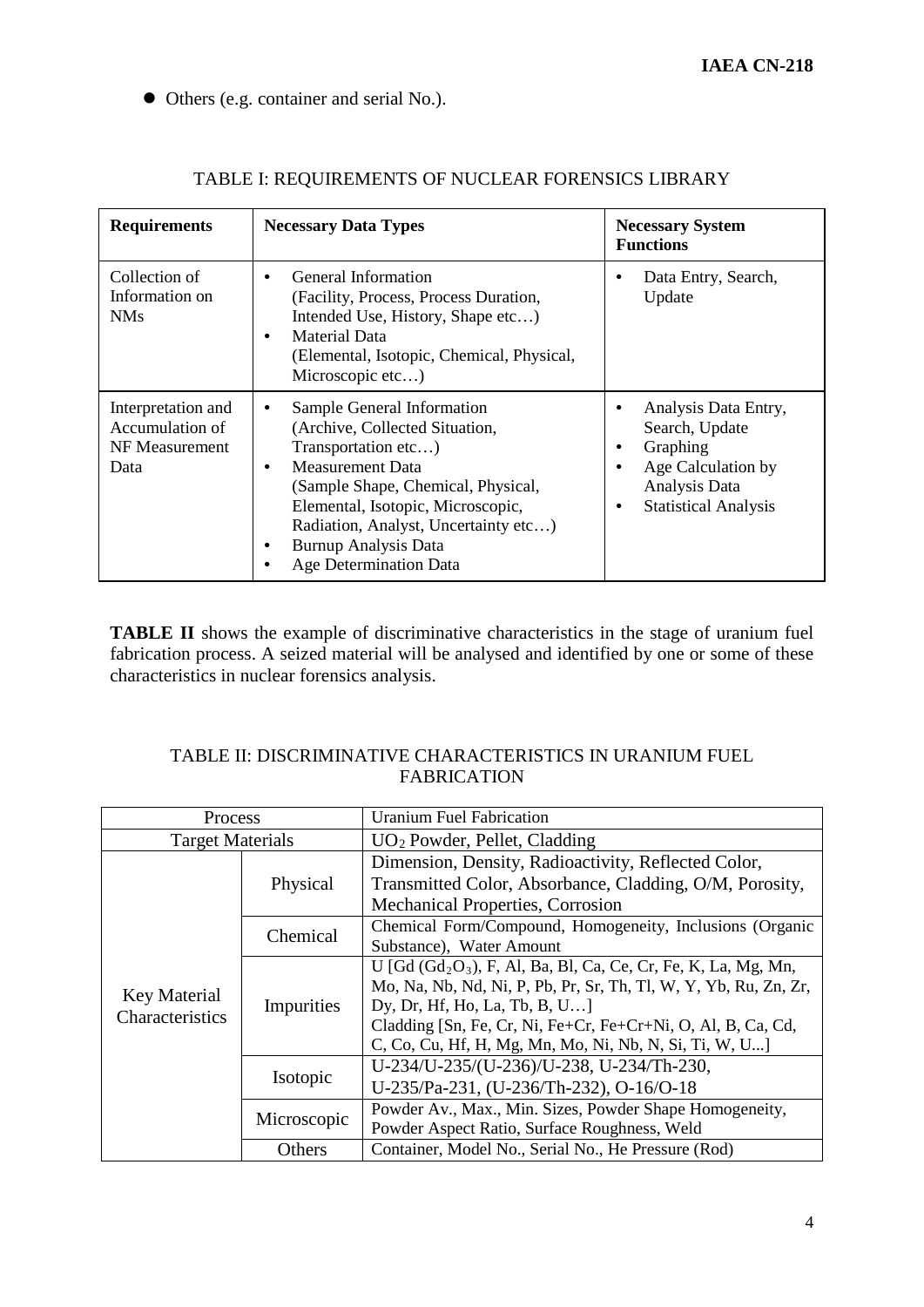The third view point on the data item study is available data sources. In many cases, the raw material data to be registered in a nuclear forensics library comes in a variety of formats (e.g., electronic/hard copy, various units). Therefore, to ensure successful data processing and database compiling, it is necessary to perform a preliminary survey on existing materials. A good preliminary survey makes it possible to know the variety and amount of target materials, relevant data, and other related information. The variety forms of data sources in JAEA were collected, and their availability and priority for data-collecting were assessed. Available information for a nuclear forensics library was found out in many kinds of data sources;

- Nuclear fuel design standards,
- QC standard and analysis data,
- Post irradiation experiments data,
- Fuel cycle process and facility information, and
- Material accounting data.

It was found that the first three types of information are especially useful as the data source of a library because many discriminative characteristics of nuclear materials are summarized in them. The material accounting data, on the other hand, was found to be comparatively unuseful for nuclear forensics purpose since the data is limited to the fissile isotopes for safeguard program. Furthermore, some of the other data, which cannot be collected from existing data sources for some reason like storage limitation, could be complemented by computation analysis and additional analysis of remaining material samples.

**FIGURE II** shows the overview structure of the nuclear material database [5] and the example of user interface of the prototype system of the NNFL developed in JAEA was shown in **FIGRE III**.



*Nuclear Material Database*

*FIG. II. Overview structure of the nuclear material database*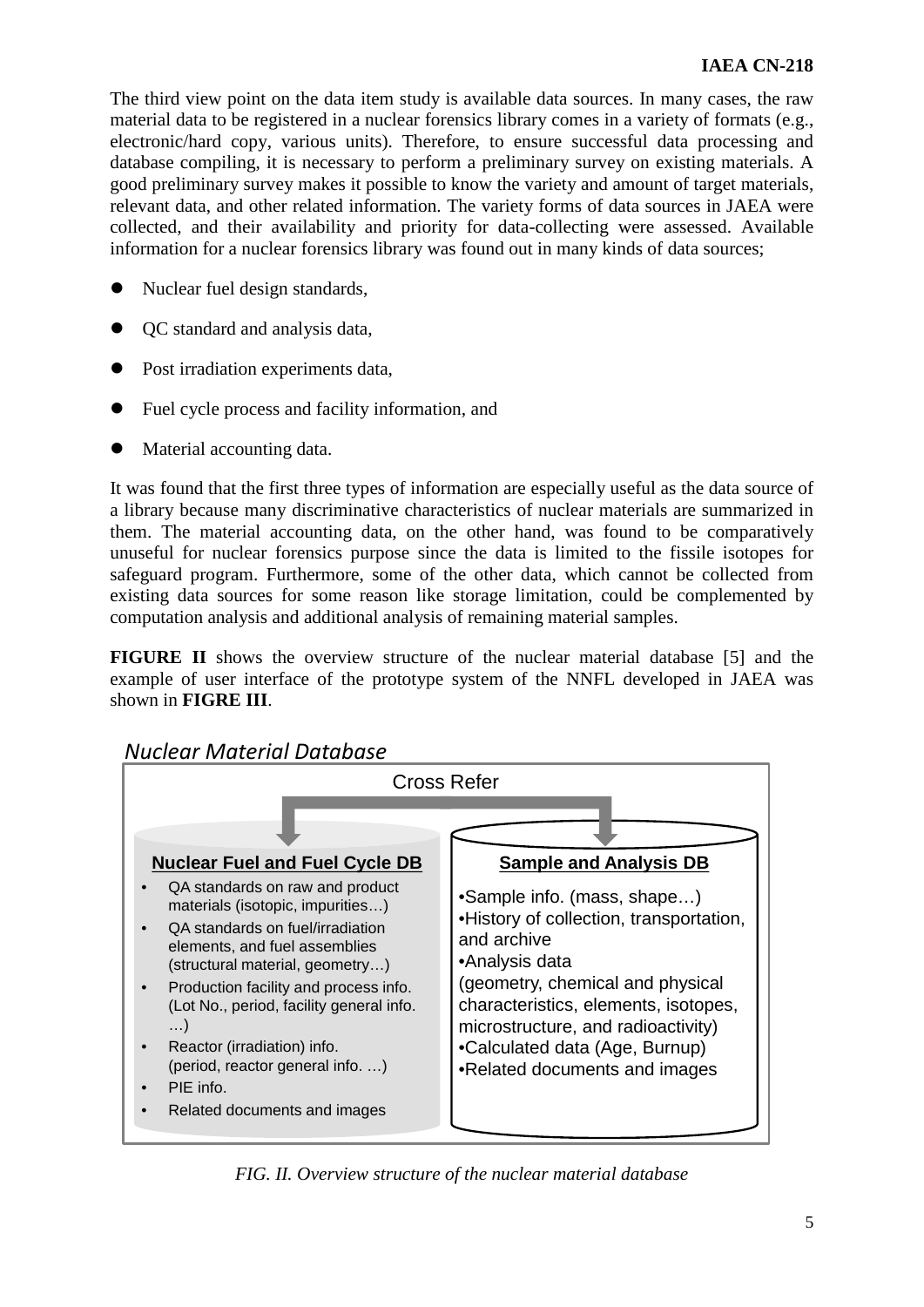|                                                                                                  |                                          | 原料核物質情報詳細                           |           |                                                                              | 閉じる          | 粒子情報詳細<br>三百八<br><b>IRA </b><br>閉じる                                                                               |
|--------------------------------------------------------------------------------------------------|------------------------------------------|-------------------------------------|-----------|------------------------------------------------------------------------------|--------------|-------------------------------------------------------------------------------------------------------------------|
|                                                                                                  |                                          |                                     |           | 原料核物質ID(不純物元業情報会じ) (燃料要素ID) (機材燃料要素ID) (観ブロセスID) 処理タイプ 処理施設名<br>1910         | <b>HIMAC</b> | 粒子ID<br>í4<br>Ë<br>原料结构辅助<br>約子形状ID                                                                               |
| 45                                                                                               | 视频物質ID 化学形態 物理形態<br>U-Abc-Al グル<br>14.73 | ウラン濃縮度[5] ウラン濃縮度最大値[5] ウラン濃縮度最小値[5] | 4.29      | 粒子情報表示                                                                       | サンプル情報表示     | の峰<br>粒子视模比<br>山に下の値を入力<br>86<br>平均粒径fuml<br>1.6<br>最大粒径[um]<br>1.76<br>最小粒径[um]<br>1.45<br>干均比表面精[cm^2/g] 160000 |
|                                                                                                  | .74                                      |                                     | 57        | フィッサイル割合[%]フィッサイル割合最大値[%]フィッサイル割合最小値[%]                                      |              | 最大比表面精[cm^2'g] 161000<br>最小比表面精[cm^2/g] 96000<br>形状均一性<br>□均一の場合チェック<br>视機比均一性<br>$\Box$                          |
| ※分裂製プルトニウム富化度[%] ※分裂性プルトニウム富化度最大値[%] ※分裂性プルトニウム富化度最小値[%]<br>30<br>31.5<br>28.57<br>OM比最大値 OM比最小値 |                                          |                                     |           |                                                                              |              | 備考<br>八楼<br>100000                                                                                                |
| 2.32<br>55<br>极物質ID                                                                              | 1.77<br>88<br>不純物元素情報<br>元素ID            | 元素                                  | 82        | カドリニウム農床[%] カドリニウム農床最大値[%] カドリニウム農床最小値[%] 不純物合計最大値[ppm]<br>54<br>不純物含有值[ppm] | 備考           | 次へー<br>$1 - 12 - 1$                                                                                               |
| 14                                                                                               | $\sqrt{5}$                               | B                                   | q         | 18                                                                           |              |                                                                                                                   |
| <b>F</b>                                                                                         | ſε                                       | $\overline{c}$                      | <b>CH</b> | 57                                                                           |              |                                                                                                                   |
| ū                                                                                                | 12                                       | Mg                                  | cir.      | 11.                                                                          |              |                                                                                                                   |
| ū                                                                                                | $\boxed{13}$                             | AJ.                                 | los.      | 150                                                                          |              |                                                                                                                   |
| $\overline{u}$                                                                                   | $\sqrt{14}$                              | $\overline{\mathbf{s}}$             | lew       | 144                                                                          |              |                                                                                                                   |
| E                                                                                                | $\sqrt{20}$                              | Ca                                  | <         | 21                                                                           |              |                                                                                                                   |
| $\sqrt{4}$                                                                                       | 26                                       | Fe                                  | co        | 319                                                                          |              |                                                                                                                   |
| 備考                                                                                               |                                          |                                     |           |                                                                              |              |                                                                                                                   |
| グル<br>ls.                                                                                        |                                          |                                     |           |                                                                              |              |                                                                                                                   |
|                                                                                                  |                                          |                                     |           |                                                                              |              | 写真ファイル名:DUO2-1.bmp 掲影日:2014:04:11                                                                                 |

*FIG. III. Prototype system of the NNFL at JAEA*

The number of data items in the nuclear material database is about 550 items, and they are divided into about 70 tables. The data structure was designed based on relational database structure and it consists of two small databases. The first of these databases was named Nuclear Fuel & Fuel Cycle DB and stores raw nuclear materials data and product nuclear fuels in addition to information on their parent processes and parent fuel cycle facilities. The second database was named Sample & Analysis DB, which stores analysis results of nuclear forensics data, quality control, material accounting, and other datasets.

## **3.3 Future Plan**

Currently, the development of nuclear material database and its associated system for data query has been almost completed and the prototype system of NNFL at JAEA will be improved by some development items as follows:

- Computational evaluation tool for nuclear forensics analysis (e.g. multicomponent analysis tool),
- Database of other radioactive materials, and
- "Knowledge base" for the NNFL system.

The data-collecting in JAEA will be also continued. Although it is expected that the present prototype system will be transferred to the future national responsible authority for nuclear forensics activities in Japan, the establishment of national nuclear security system including national response plan is remained as a big challenge.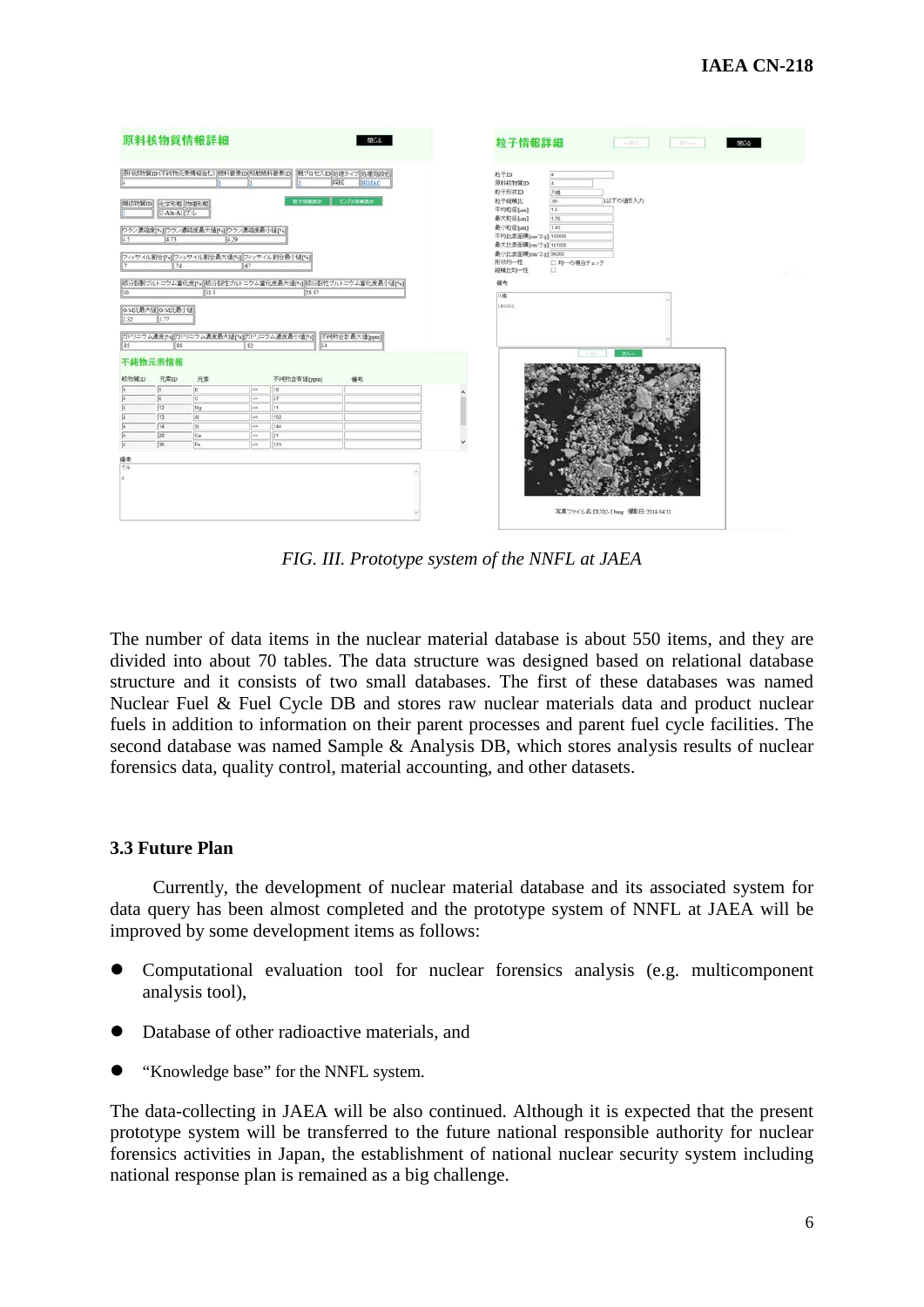### **4. Conclusion**

JAEA has continued to develop a prototype system of nuclear forensics library for future NNFL in Japan based on data related to nuclear materials and other radioactive materials that JAEA has possessed in the past research activities as one of main topics of the R&D project for nuclear forensics technology. The nuclear material database in the prototype NNFL has been developed with its associated system for data query from 2011 JFY and it has been almost completed. It is expected that the prototype NNFL will be transferred to the future national responsible authority for nuclear forensics activities in Japan, but the establishment of national nuclear security system including national response plan is remained as a big challenge.